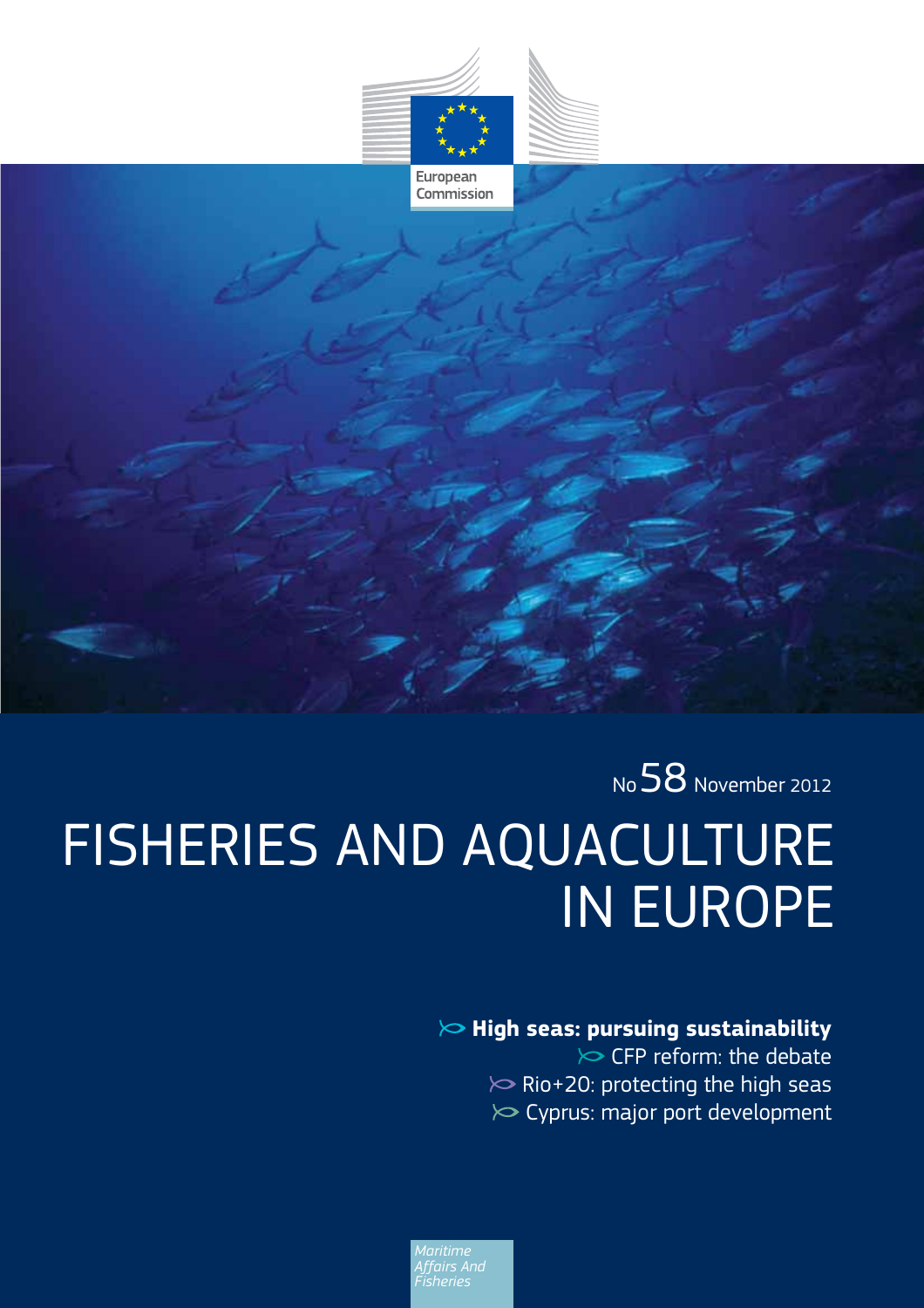

### Conferences and meetings

NEAFC, annual meeting, London (United Kingdom), 12-16 November 2012 Website: www.neafc.org E-mail: info@neafc.org Tel.: +44 207 631 0016

ICCAT, special meeting of the Commission, Agadir (Morocco), 12-19 November 2012 Website: www.iccat.int E-mail: info@iccat.int Tel.: +34 91 416 56 00

SEAFO, annual meeting, Busan (Korea), 3-7 December 2012 Website: www.seafo.org E-mail: info@seafo.org Tel.: +264 64 22 03 87

WCPFC, regular session, Manila (Philippines), 3-7 December 2012 Website: www.wcpfc.int E-mail: wcpfc@mail.fm Tel.: +691 320 1992 or 320 1993

### Institutional agenda

### European Parliament Committee on Fisheries

Website: www.europarl.europa.eu E-mail: ip-PECH@europarl.europa.eu Tel.: +32 2 284 49 09 (Brussels) or +33 3 88 17 67 69 (Strasbourg)

• 6 November 2012, Brussels (Belgium)

- 28 November 2012, Brussels (Belgium)
- 18 December 2012, Brussels (Belgium)

#### Agriculture and Fisheries Council of the European Union

Website: www.consilium.europa.eu

- 28-29 November 2012, Brussels (Belgium)
- 18-19-20 December 2012, Brussels (Belgium)

| Turbot / Salmon  |
|------------------|
| 2 fact sheets on |
| aquaculture      |
|                  |

SUPPLEMENT

| 2         | CALENDAR                                                                                              |
|-----------|-------------------------------------------------------------------------------------------------------|
| 3         | EDITORIAL<br>A responsible European fleet,<br>wherever it fishes                                      |
| $4 - 7$   | DOSSIER<br>RFMOs: sustainability in the high seas<br>Indian Ocean: better knowledge<br>of tuna stocks |
| $8 - 9$   | IN THE NEWS<br>Reform is underway<br>Rio+20: a major step forward                                     |
| $10 - 11$ | OUT AND ABOUT<br>Limassol: at a crossroads                                                            |
| 12        | <b>BRIEF</b><br>IN.                                                                                   |

#### **Note to readers**

We welcome your comments or suggestions at the following address: European Commission – Directorate-General for Maritime Affairs and Fisheries – Information, communication, inter-institutional relations, evaluation and programming Unit – Rue de la Loi/Wetstraat 200 – B-1049 Brussels or by fax to:  $(+32)$  2 297 95 64 with reference to *Fisheries and aquaculture in Europe*. E-mail: fisheries-magazine@ec.europa.eu

• Website of Maria Damanaki, European Commissioner for Maritime Affairs and Fisheries > http://ec.europa.eu/commission\_2010-2014/damanaki/index\_en.htm

• Application: the European Maritime Atlas > http://ec.europa.eu/maritimeatlas/index\_en.htm

- · Fisheries site > http://ec.europa.eu/fisheries/index\_en.htm
- Maritime Affairs site > http://ec.europa.eu/maritimeaffairs/index\_en.htm

*Fisheries and aquaculture in Europe* is a magazine published by the Directorate-General for Maritime Affairs and Fisheries of the European Commission. It is distributed free on request (see subscription coupon on page 12). *Fisheries and aquaculture in Europe* is published five times a year and it is also available on the Maritime Affairs and Fisheries DG website: http://ec.europa.eu/fisheries/documentation/magazine/index\_en.htm Editor: European Commission, Directorate-General for Maritime Affairs and Fisheries, Director-General.

Disclaimer: Whilst the Maritime Affairs and Fisheries DG is responsible for the overall production of this magazine, it is not responsible for the accuracy, content or views expressed within particular articles.

The Commission has not, save where otherwise stated, adopted or in any way approved any view appearing in this publication and statements should not be relied upon as statements of the Commission's or the Maritime Affairs and Fisheries DG's views.

The Commission does not guarantee the accuracy of the data included in this publication, nor does the Commission or any person acting on its behalf accept responsibility for any use made thereof.

© European Union, 2012

Reproduction is authorised provided the source is acknowledged. Cover picture: © Reporters Illustrations (*Psetta maxima – Salmo salar*): © Scandfish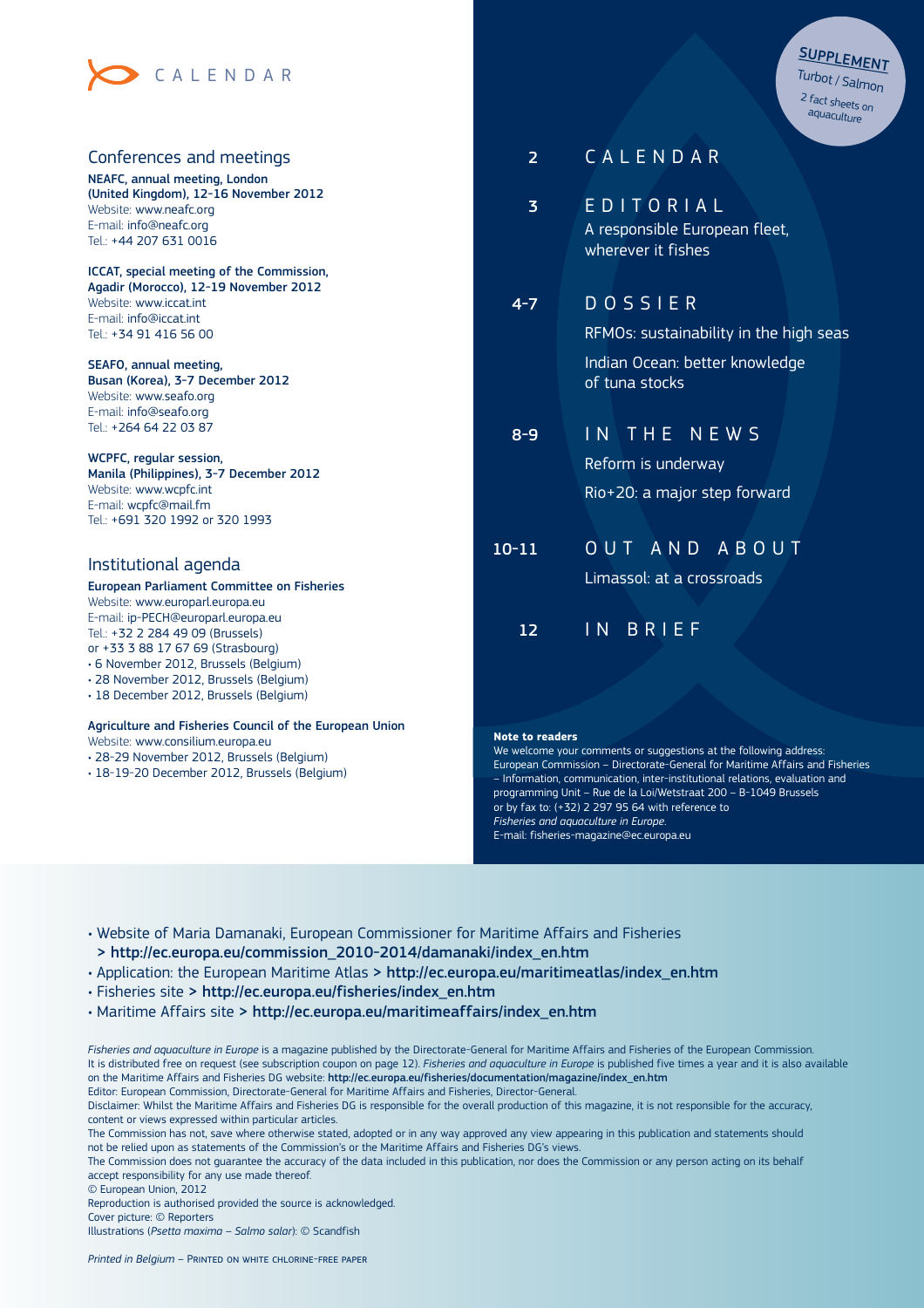

# A responsible European fleet, wherever it fishes

The European Union (EU) fishing fleet is at work around the world. According to the latest statistics, 718 vessels flying the flag of a Member State fish outside EU waters. This of course represents less than 1 % of all EU fishing vessels, but these alone make up nearly one fourth of its fishing capacity. Indeed, production from these vessels accounts for 21 % of European catches – at least in species for human consumption. For certain species, such as shrimps and cephalopods, the proportion is even higher. For tuna fishing, 90% of catches occur in international waters or in the exclusive economic zones of partner states.

Management of the intense activity of this fleet falls under the 'external dimension' of the common fisheries policy, which also encompasses other matters such as participation in global fisheries governance and the fight against illegal fishing. In waters under its jurisdiction, the EU retains full discretion to exercise its responsibility for the sound management of fish stocks. It therefore has the freedom (and even the duty) to set and impose its rules. But as soon as the external boundary of a Member State's exclusive economic zone is crossed, this power disappears.

Due to the global presence of large freezer-trawlers and tuna seiners flying the flag of Spain, France, Italy or another EU State, the EU must assume its responsibilities, in keeping with the policy it applies to waters under its jurisdiction. It would be inconsistent and unacceptable for the EU to impose responsible fishing in the Bay of Biscay, for example, and to allow European vessels to overfish in the jurisdiction of a third country or in international waters. The EU adopts two actions in waters outside its competence to ensure that its fleet contributes to the responsible management of fish resources: it concludes agreements with third countries and it participates in the work of international organisations.

To enable a European vessel to fish or to follow shoals of fish in a third country's exclusive economic zone, the EU draws up agreements. Up until 2004, fisheries agreements were solely financial in nature: the EU paid the third country financial compensation in return for access to its fish resources. Since then, these agreements have evolved into 'fisheries partnerships' (for those with the Southern states and with Greenland) because they entail an additional dimension: part of the compensation is now used to help the partner state organise the sustainable management of its stocks. This approach helps put management at the heart of bilateral concerns.

Furthermore, the EU, represented by the European Commission, is a member of the leading regional fisheries management organisations (RFMOs) that manage the international waters of the planet's oceans. To be precise, the Commission participates in the work of five tuna RFMOs, nine non-tuna RFMOs and two purely advisory organisations (Western Central Atlantic and Eastern Central Atlantic). As a contracting party, it enjoys real power of action and initiative, which it uses to develop responsible and sustainable management in international waters. To ensure the success of its efforts, it works actively before, during and after meetings of these RFMOs to influence the decisions they adopt, generally by consensus. This work has been under way for a long time, but in the framework of its proposal for reform of the common fisheries policy, the Commission has announced its intention to take it further. How? That is the subject of the fact file contained in this issue.

The Editor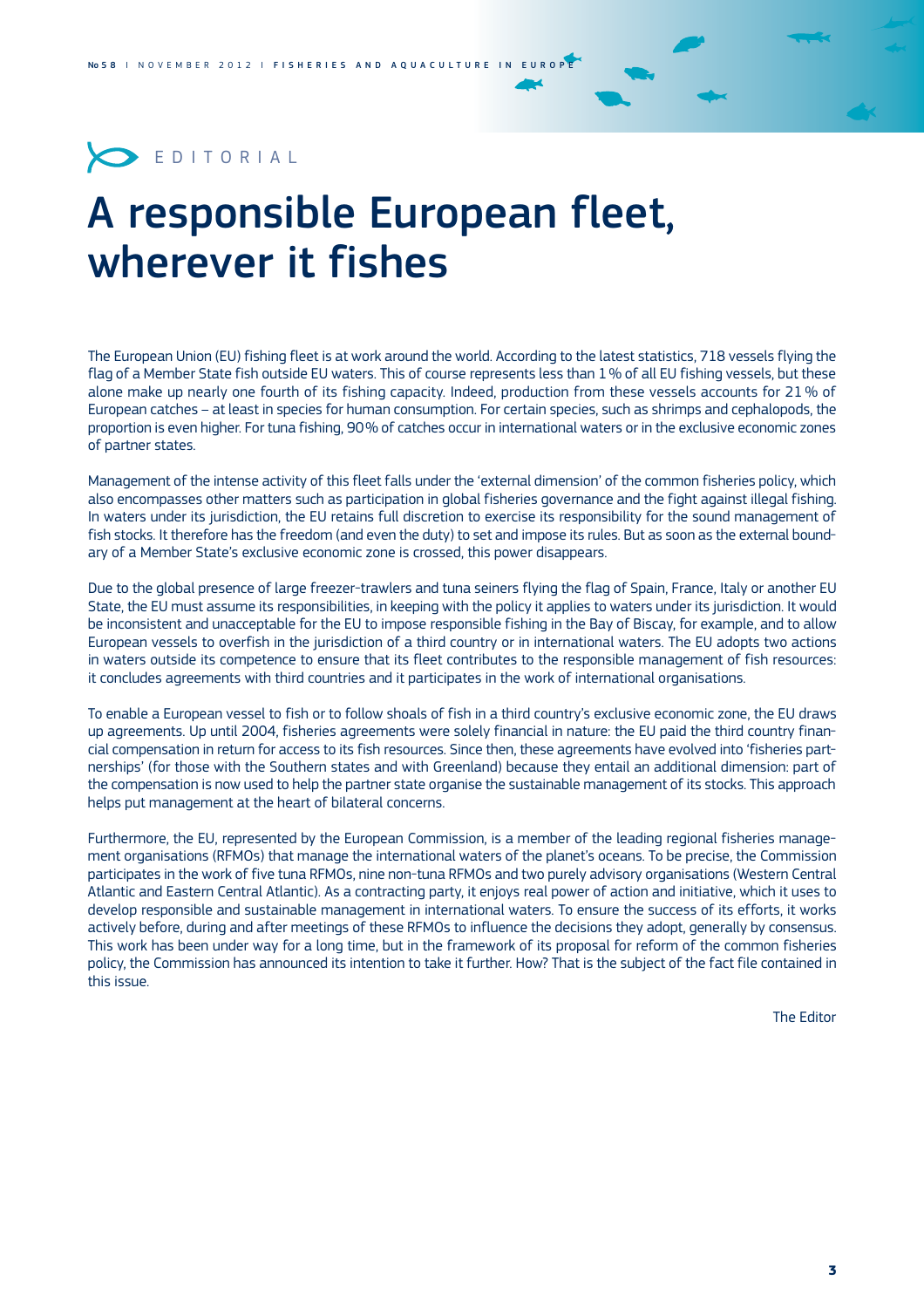

*The conclusions of the talks at the June conference confirmed the Commission's resolve to step up its action in RFMOs to promote sustainable fishing.*



# RFMOs: sustainability in the high seas

The reform of the common fisheries policy includes ambitions beyond Europe's boundaries. The European Union sets the same sustainable fishing objectives for international waters as it does for its own waters. It therefore aims to help regional fisheries management organisations provide stringent management of fisheries in the high seas. How? A high level meeting was held last June in Brussels to consider this question.

The European Union (EU) has a number of good reasons to take an interest in fishing outside its fisheries jurisdiction.

The first is that overexploitation of stocks is a global reality. According to the FAO's 2012 assessment $(1)$ , 53% of stocks monitored worldwide are fully exploited, 28% overexploited, 3% depleted and  $1\%$ recovering. It is therefore urgent to establish sustainable fishing in all the world's oceans. Global food security is at stake.

The second is that a large part of the European fishing fleet is active worldwide. So it is only natural that the EU look after the interests of this fleet while ensuring the sustainability of the stocks it exploits.

The third reason is that the EU is the world's leading import market for fisheries and aquaculture products. International trade brings into the Union products caught in seas across the globe. It is therefore coherent for the FU to take action to ensure that their exploitation is sustainable in line with the principles it recommends in its own fisheries policy.

The EU therefore intends to shoulder its responsibilities as a major catcher and consumer of fish. As part of its reform of the common fisheries policy (CFP) $(2)$ , it has decided to step up its action to help establish sustainable fisheries in waters throughout the world. To do so, it plans to act at global level through the major international organisations (UN(<sup>3</sup>), FAO, OECD(<sup>4</sup>), etc.), at regional level through regional fisheries management organisations (RFMOs) and bilaterally through partnership agreements with certain coastal states.

The focus of this Fact File will be on the EU's regional action and the role it intends to play within RFMOs.

(2) See COM 424/2011: Communication from the Commission on the external dimension of the common fisheries policy

<sup>(1)</sup> United Nations Food and Agriculture Organisation - www.fao.org/fishery/sofia

<sup>(3)</sup> United Nations - www.un.org

<sup>(4)</sup> Organisation for Economic Cooperation and Development - www.oecd.org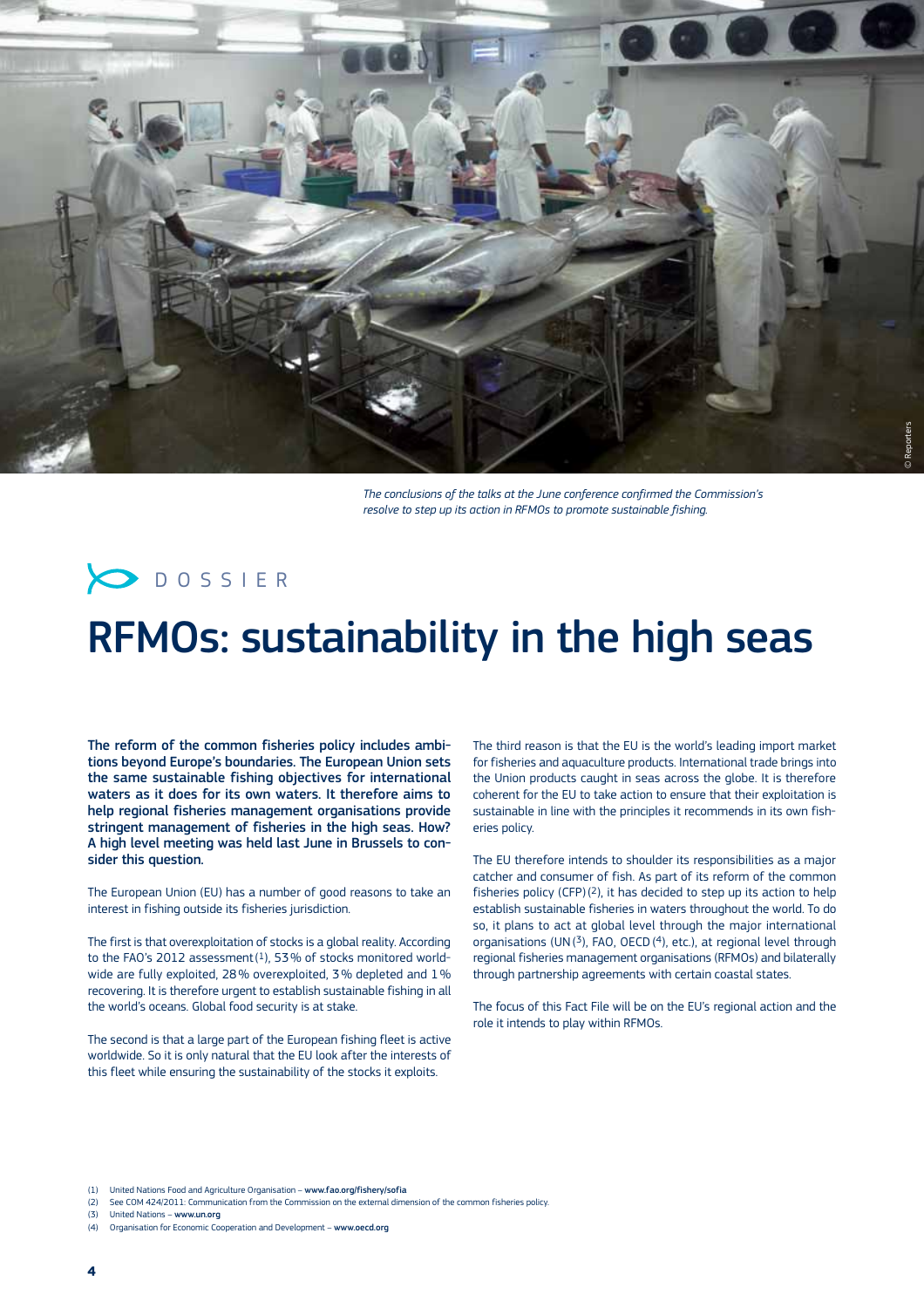### Objective: sustainable and effective

To begin, just what is an RFMO? It is an international organisation created under the 1982 Convention on the Law of the Sea. A regional fisheries management organisation is in charge of managing fisheries in a precisely defined area of the high seas. This means that it is the body that issues licences to vessels, establishes fishing opportunities, restricts fishing effort, organises controls, etc. Generally, its decisions prevail over domestic laws and are directly applicable by its contracting parties (5). As a rule, an RFMO's members are all the coastal states and fisheries operators in its zone of jurisdiction. For a vessel to be authorised to fish in international waters, its flag state must be a contracting party or cooperating party  $(6)$  of the RFMO that manages the fishing zone concerned.

These RFMOs play a key role in managing high seas fisheries. So it is through these organisations that the EU, a member of most of them, plans to work to advance the cause of sustainable and responsible fishing in international waters. Accordingly, the European Commission, the Union's representative in RFMO decision-making bodies, intends to play a very determined role to promote the same approach it recommends for EU waters, and, naturally, in line with the general principles of international law on fisheries.

The EU has defined the following principal objectives for the external dimension of the CFP, in the framework of its reform:

- $\cdot$  Enhance the scientific basis of fisheries management The goal is to make sure that scientific data that underpin decisions taken by RFMOs are as solid as possible and derive from the best scientific advice available.
- Improve compliance This requires a strengthening of control procedures as well as systematic review of how contracting and cooperating parties ensure compliance.
- Establish better governance The idea is to see to the proper administrative functioning of these bodies, but also to make decisionmaking more effective, reviewing if necessary the rule of consensus that blocks the adoption of certain decisions.
- $\cdot$  Reduce overcapacity of the fleet active in high seas areas This is the same objective as in European waters: to ensure that licensed fishing capacity matches available resources, assessed on the basis of the best scientific advice available.

### Stimulating debate

This is the backdrop against which Maria Damanaki, European Commissioner for Maritime Affairs and Fisheries, organised a conference on the future of the RFMOs entitled 'RFMOs - Fit for the Future' It was held on 1 June in Brussels. The representatives of 14 RFMOs participated, along with Member States' top fisheries managers. The conference marked the first time such a large number of RFMOs had come together, with total attendance of over 100 people. The participation of eminent keynote speakers from the United States, China and New Zealand gave a global scale to the event. The aim of their addresses was to stimulate debate, giving RFMO representatives the opportunity to review their problems and make suggestions on how to improve the situation (see box).

What comes next? The Council and European Parliament have backed the Commission's communication on the external dimension of the CFP, enabling it to move forward. A report (7) has been drawn up based on the 1 June discussions and sent to all the conference participants. It shows their broad consensus on the actions needed as well as considerable similarity of views between the EU's approach and that of RFMOs. All this confirms the Commission's resolve to strengthen its action in the RFMOs to promote sustainable fishing.

It will therefore work on different fronts to increase scientific capacity, develop management or capacity reduction measures, establish new control mechanisms and tools to combat illegal, unreported or unregulated fishing, strengthen compliance committees, allocate budgets for data collection, etc. Not all RFMOs are alike nor do they all need the same measures to improve the quality of their management. It should also be kept in mind that while the EU ranks high in certain RFMOs, in others it is more isolated and its room for action is narrower.

One thing is certain, though: the reform is already under sail in the high seas.



<sup>(5)</sup> The term that designates, generally speaking, the states that are members of an international agreement, and in this case an RFMO.

- (6) A cooperating party is a state that, without being a member, agrees to comply with the management measures decided by the RFMO.
- (7) The report is available on: http://ec.europa.eu/maritimeaffairs/events/2012/06/events\_20120601\_01\_en.htm
- Conference web streaming is also available: http://webcast.ec.europa.eu/eutv/portal/archive.html?viewConference=15690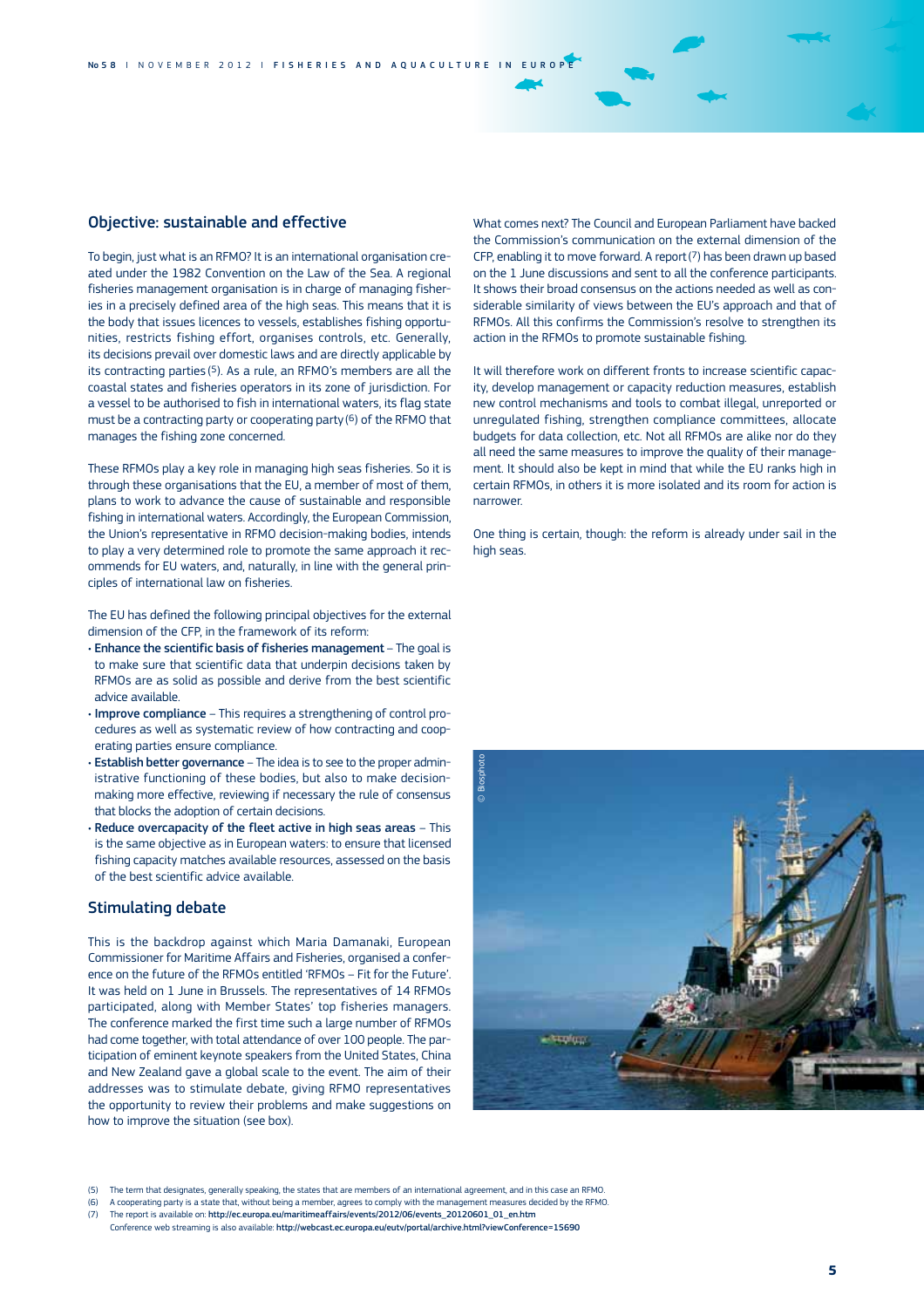### **The lessons of the conference:**

**Best available science –** Sound management can be based only on sound scientific knowledge of stocks. The question, obviously, is how to optimise the quality of scientific data and of advice based on such data. This of course requires political commitment by States Parties, but it is also a question of financing. Budgets are needed to organise data collection, pay scientists and train them. This is problematic in RFMOs whose contracting parties include developing countries.

**Compliance –** The solution is to set up effective compliance committees that regularly assess how each State Party ensures compliance with rules set by the RFMO and that try to identify reasons for lack of compliance. Sometimes the problem can be a lack of political will but there may also be shortcomings in the state's capacity to organise fisheries control. The solution, in both cases, might lie in sanctions or capacity-building support.

**Strengthening of administrative, management and control capacities –** This is a crucial issue, since most RFMOs include many developing countries. The problem can occur with certain States Parties that lack the resources to maintain an effective fisheries administration or to organise surveillance of a large fleet of small-scale fishing vessels operating in the informal sector. The problem can also lie at the level of the RFMO itself, since some lack the resources to finance a secretariat due to their members' limited means. Payment of access fees by operators could be a solution to this problem, but in some cases participants mentioned the possibility of merging several RFMOs to achieve economies of scale.

**Traceability –** Everyone is convinced that organising strict traceability of catches is the key to ensure the conservation of species at global level. RFMOs would like to see electronic declarations, an indispensable tool, become the general rule. The model is the ICCAT (8) bluefin tuna plan, in place since 2008 to restore the health of fisheries for this species in the Mediterranean and North-East Atlantic. Discussions are under way in the ICCAT to extend this plan to all stocks managed by the RFMO.

**Illegal fishing –** The RFMOs would like an effective and harmonised system to be organised for the listing of IUU (9) vessels, to keep them from simply wiping the slate clean by moving to a different geographical zone. Many RFMOs suggested the establishment of a unique vessel identifier for this purpose, in other words a unique identification code that would follow the vessel throughout its life cycle. The participants also expressed their need for a global register of fishing vessels, a project under way in the FAO.

**Fishing overcapacity –** This is one of the key vehicles for IUU fishing. The discussions focused on how to match fleet capacity to available resources. The solutions must be adapted to the fisheries and states concerned. They can include a freeze in capacity or the introduction of individual quotas. It is essential to take the expectations of the developing countries into consideration, as they have the right to increase their fishing capacities to cover their food needs. Mechanisms between these countries and the developed world should be put in place to take this issue into account.

**«Performance review» –** Regular performance reviews are perceived as a key tool to help RFMOs improve their functioning. Certain RFMOs already use this tool, but independent reviews should be more systematic. It is also important to ensure follow-up on recommendations issued as part of performance reviews.

**Closer cooperation –** For now, individual RFMOs work independently of the others and are sometimes obliged to reinvent solutions to problems that have already been solved elsewhere. They therefore seek facilities for the exchange of best practice and cooperation. In some cases, it would be appropriate for two neighbouring RFMOs to coordinate their management principles, especially where they deal with the same species. Tuna RFMOs have set up the Kobe process to introduce global consistency in managing tuna stocks. The more general RFMOs have taken no such initiatives, however.

<sup>(8)</sup> International Commission for the Conservation of Atlantic Tunas - www.iccat.int

<sup>(9)</sup> IUU refers to illegal, unreported and unregulated fishing.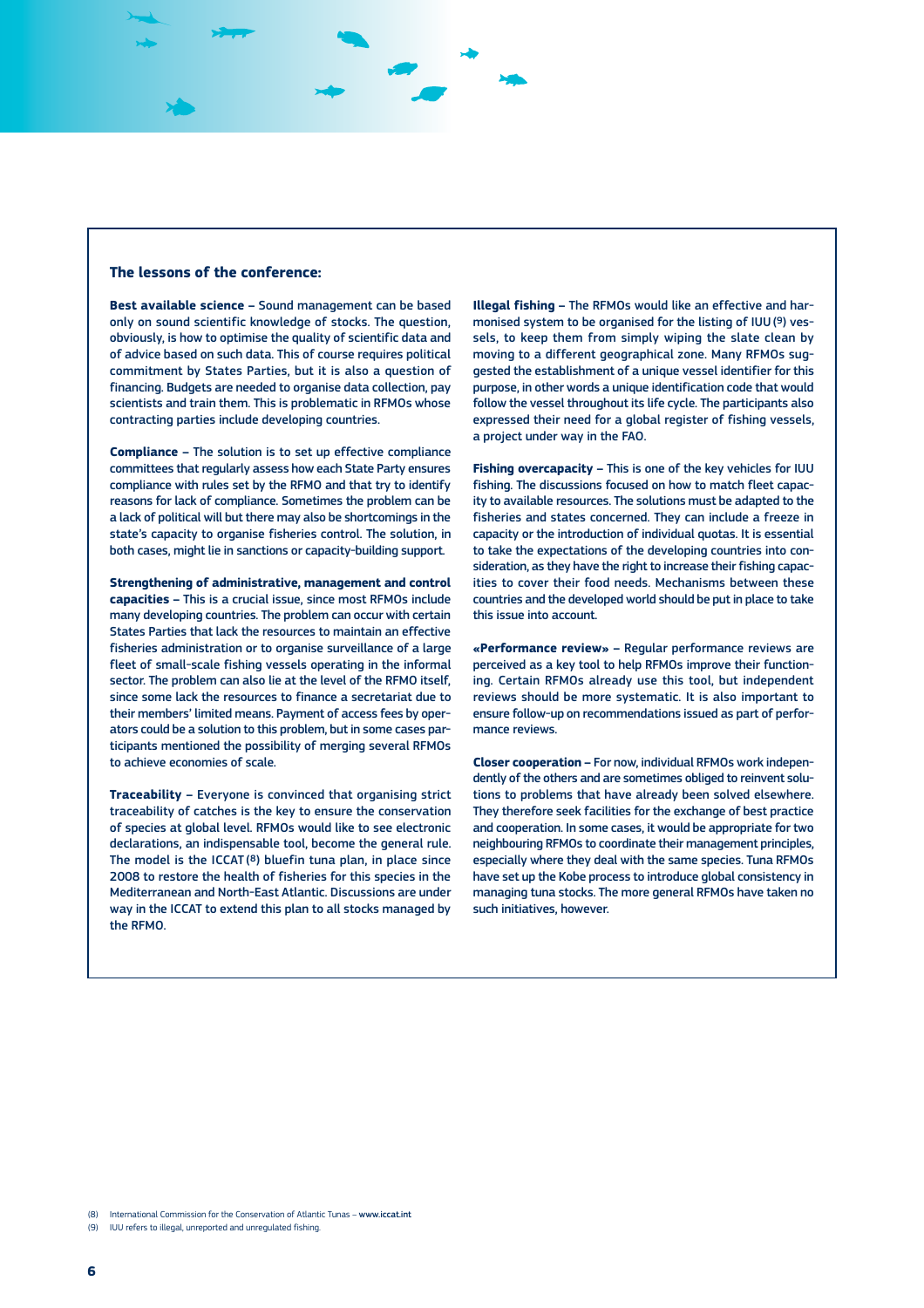# Turbot

Psetta maxima



### **Biology**

Turbot (*Psetta maxima*) is a prime flatfish with both eyes on the upper side. It is common on the Atlantic coasts of Europe, but less frequent in the Mediterranean. It lives in marine sandy and muddy bottoms, from shallow waters down to 100 metres deep, imitating the colour of the substrate. Spawning takes place from May to July in the Atlantic and earlier, from February to April, in the Mediterranean. Larvae are initially symmetrical, but after 40 to 50 days, as they develop, the right eye moves to the left side. The turbot is carnivorous. Juveniles feed on molluscs and crustaceans and adults mainly on fish and cephalopods.

### Farming

Turbot farming started in the 1970s in the United Kingdom and was then further developed in France and Spain. Although other EU countries are involved in turbot aquaculture activities, Spain, particularly the Galicia region, has become the main EU producer.

Like most of the seabream and seabass seed supply, turbot juveniles are produced by technologically sophisticated hatcheries which require skilled staff.

Reproduction in captivity is carried out under strictly controlled conditions. Broodstock are maintained in concrete tanks, at low densities, under specific photoperiod and temperature conditions, and fed on specially designed moist pellets. This provides eggs all year round. The eggs are pelagic and are placed in incubation tanks until hatching.

Larvae are reared in semi-intensive systems (five larvae per litre) or intensive systems (twenty to forty larvae per litre). When their mouths open, they are fed zooplankton and subsequently artemia (a small crustacean). Phytoplankton may also be added to the tanks. During their second month they are weaned onto commercial artificial diets. In the following two months, the juveniles are fed on dry granules in nurseries and reach a weight of 5-10 g.

The juveniles are then transferred outside to bigger tanks for a pre-fattening period of several months until they reach around 100 g.

On-growing normally takes place in outdoor, land-based, square or circular tanks with open-circuit pumped seawater. The tanks are covered to protect the fish from sunburn. Density is 20 to 40 kg per square metre. Only a small proportion of European turbot is produced in recirculation aquaculture systems (RAS). Flat-bottomed cages can also be used for the ongrowing stage but are less frequent. It takes 26 to 30 months to reach a commercial size of 1.5 or 2 kg.

## Production and trade

Turbot production used to be limited to the European area before turbot farming was developed in China with broodstock imported from Europe. According to FAO data, China produces around 60 000 tonnes of farmed turbot, while EU aquaculture production is just under 10 000 tonnes and EU fisheries production around 6 000 tonnes per year. Within the EU, Spain is the main producer of farmed turbot, but a sizable development of turbot aquaculture is expected in Portugal soon. Trade with third countries is not significant. Intra-EU trade of farmed turbot is assessed at half the value of EU aquaculture production, with main flows from Spain towards France, Italy and Portugal.

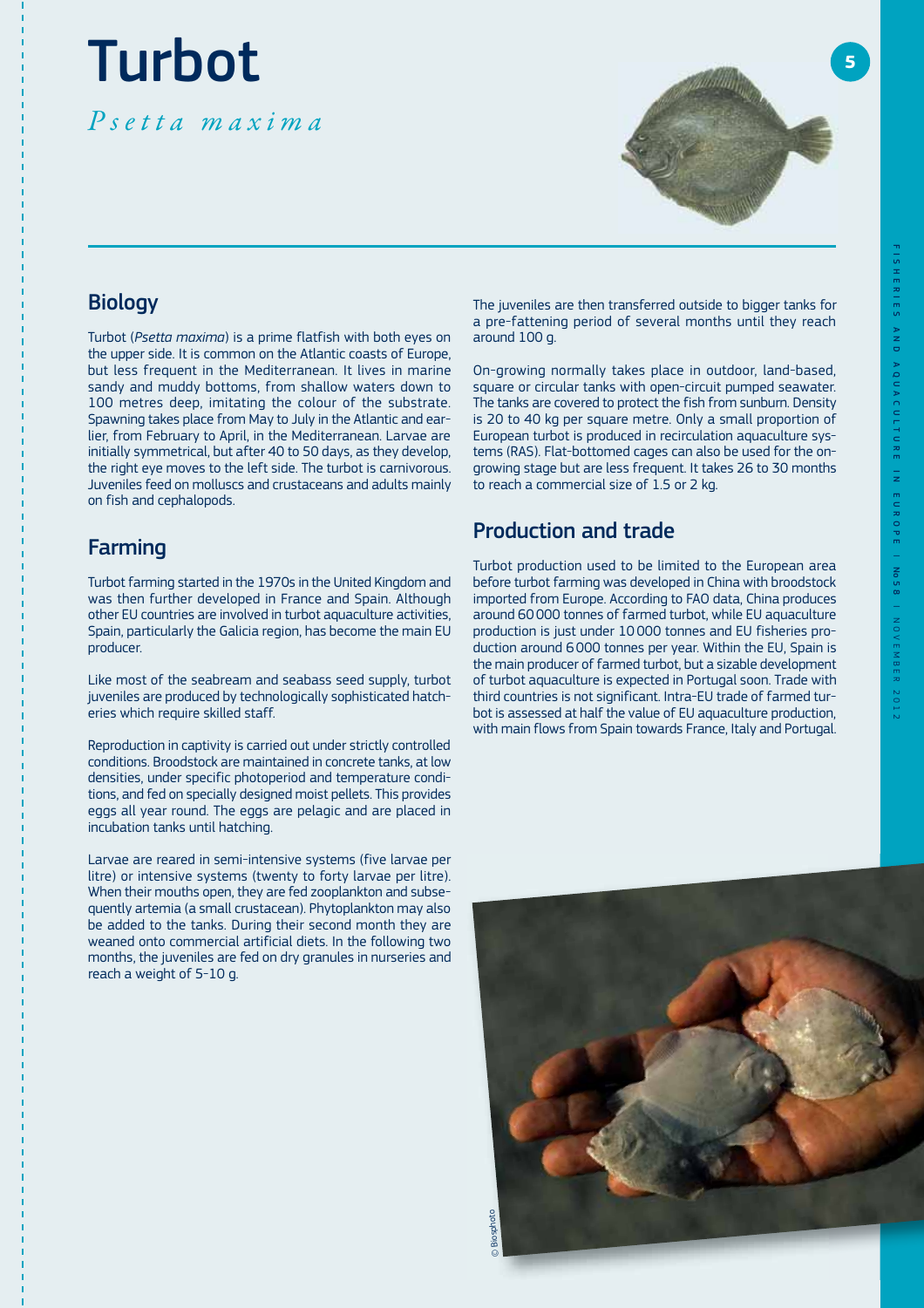### Presentation on the market

This prime flatfish is generally sold whole. Its main outlet is to the restaurant trade.

### Nutritional value per 100 g

(average)

| Calories: 108 kcl  |
|--------------------|
| Protein: 18 g      |
| Selenium: 18 µg    |
| Vitamin D: 3.6 µg  |
| EPA: 364 mg        |
| <b>DHA: 428 mg</b> |
|                    |

### EU turbot supply and trade\* (2009) (MEUR)



\* from fishery and aquaculture.

Source: Eurostat.



# Turbot with wild mushroom risotto

• Olive oil<br>• Salt and pepper

· 400 ml olive oil

 $\cdot$  1 garlic clove

· 20 basil leaves

· 1 green chilli

For the herb-infused oil:

of the one one of the flat-leaf parsley

# Ingredients (serves 4)

- · 600 g turbot fillets
- 150 g Arborio or Carnaroli rice<br>• 2 shallots b⊜s balt and pepper<br>• 200 pd b↓
- 
- . 200 ml chicken stock
- blood g wild mushrooms
- $\cdot$  100 ml white wine
- $\cdot$  50 g parmesan
- $\cdot$  50 g butter
- $\cdot$  1 sprig of dill

### Method

- 
- 1. For the herb-infused oil: Put all the ingredients in a blender, strain,<br>then place in the fridge.<br>. For the risotte M. Li For the risotto: Melt the butter in a saucepan with the chopped shallots,

Tor the risotto, meteorete and states and sucception with and chopped smaller.<br>Add the rice and blanch. Pour in the wine and reduce. Add the stock to the pan in small quantities and at regular intervals and political slights.<br>Simmer for around 13 minutes, and at regular intervals, stirring continuously.<br>Fry the mushrooms as

- 3. Fry the mushrooms separately and add them to the risotto with a little<br>grated parmesan and a knob of butter. The rice should be of detail in Season the trial is one. grated parmesan and a knob of butter. The rice should be *al dente*.
- 4. Season the turbot fillets with salt and pepper and pan fry<br>5. To sarve plive oil. in a little olive oil.<br>To serve, place a spoonful of risotto in the centre of each plate.
- Lay the salmon on the rice, drizzle the spiced oil around the risotto and garnish with dill.

Recipe courtesy of chef Eric Patigny (Euro-Toques Belgium)

### EU turbot aquaculture production (2009)



- from 2 000 to 5 000 tonnes
- less than 1 000 tonnes

Source: Eurostat.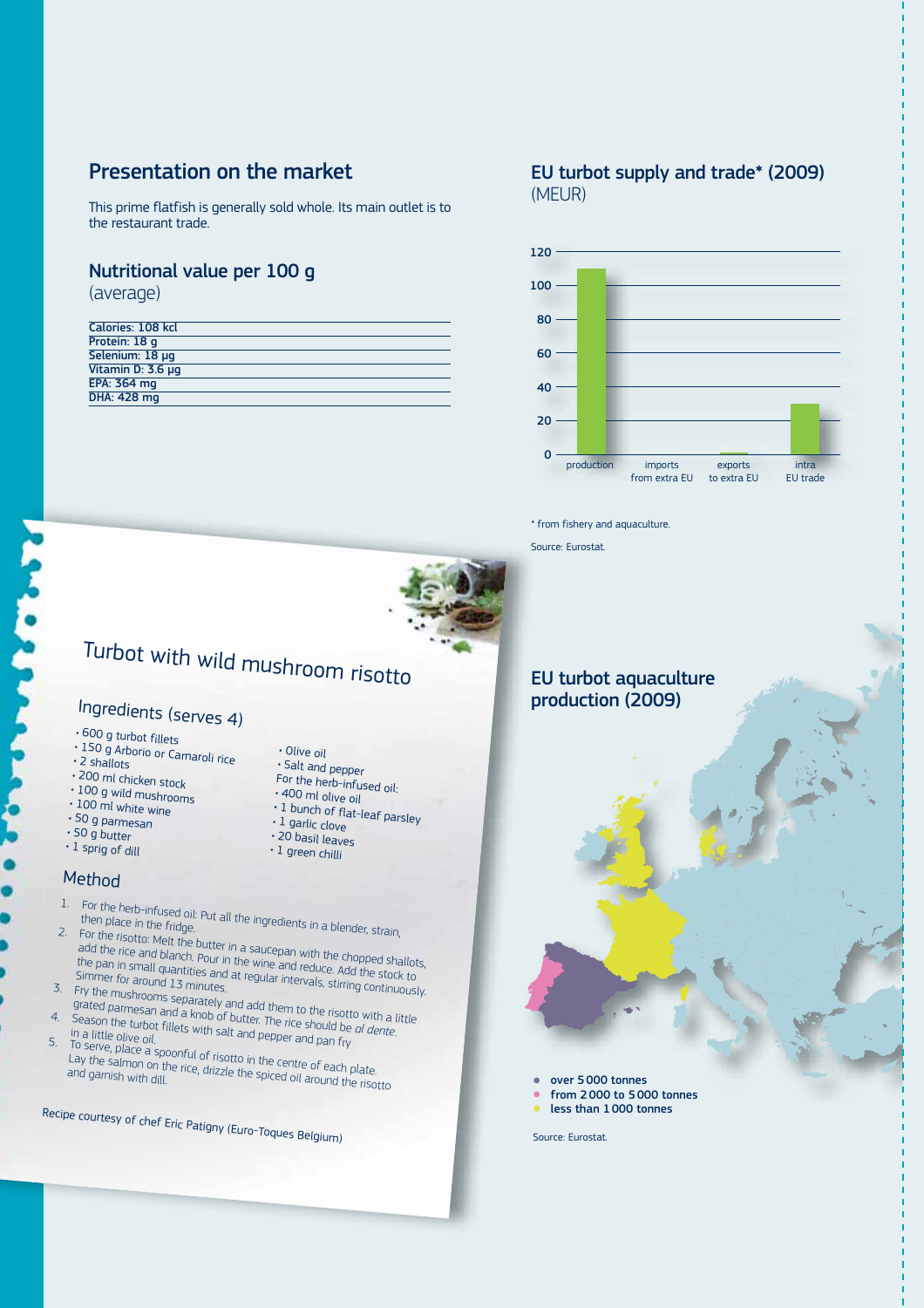# Salmon

Salmo salar



### **Biology**

Atlantic salmon (*Salmo salar*) is indigenous to the North Atlantic coast of Europe and the rivers flowing into it. It is an anadromous species. It reproduces in freshwater, where it also spends its first few years, but spends most of its life in sea water.

Spawning occurs from October to January. Eggs are released and fertilised in upstream gravel beds, and require very clean and well oxygenated waters. Many fish die after spawning. The alevins feed for around four to six weeks on their own reserves; subsequently the fry start to feed on insect larvae. The juvenile fish, called 'parr', stay in freshwater for two to five years, until they go through the smoltification process, whereby the fish adapt their physiology to seawater and migrate to the sea, usually between March and June.

### Farming

Hatchery techniques for Atlantic salmon were originally developed in the United Kingdom in the 19th century for restocking purposes. However, it was in Norway in 1960 that a farm first marketed adult salmon produced in floating cages.

The initial stage of the salmon farming cycle takes place in freshwater. The reproduction of Atlantic salmon in captivity is strictly controlled. The eggs are removed from the female fish and are fertilised by mixing them with sperm taken from the male fish. They are then placed in incubation tanks. The rearing of hatched alevins takes place in two stages. The first stage, in silos or trays, lasts four to six weeks, until the larvae have absorbed their yolk sac and developed into parr. In the second stage, the parr are transferred to freshwater tanks (or floating cages in a lake), where they will remain for one to two years, the time required for smoltification.

The smolts are then transferred to a sea site, where they are placed in a floating cage. They stay in the cage for around two years, the time it takes to reach commercial size (2-5 kg).

Salmon are carnivorous and the smolts are fed pellets made of fishmeal and fish oil. These contain additional ingredients, such as vegetable meals and extracts (cereals, beans, soy etc.), vitamins, mineral salts and carotenoid pigment, which gives them their characteristic colour.

### Production and trade

Worldwide, aquaculture accounts for two thirds of total salmon production. The main farmed species is Atlantic salmon, accounting for 93 % of total aquaculture production. In 2009, the main producers of Atlantic salmon were Norway, Chile, the EU and Canada.

In the EU, salmon production is limited to Atlantic salmon. Farming of other species and fishery captures are negligible. The EU is very dependent on the rest of the world for salmon, since it imports 80 % of its supply from third countries, and 80 % of that from Norway. Imports from China are on the increase, but this is actually Norwegian salmon which has been filleted and frozen in China. The two major EU importers of Norwegian salmon are Sweden and Denmark, although they only act as hubs and actually re-export almost everything to the main EU markets for salmon (France, the United Kingdom, Germany and Poland). This specific role of Sweden and Denmark explains why the value of intra-EU trade seems to be as big as the value of imports. Poland and Germany also contribute to this important intra-EU trade by processing (mainly smoking) Norwegian raw material. Exports from the EU (mainly Scottish salmon towards the USA) are not very significant.

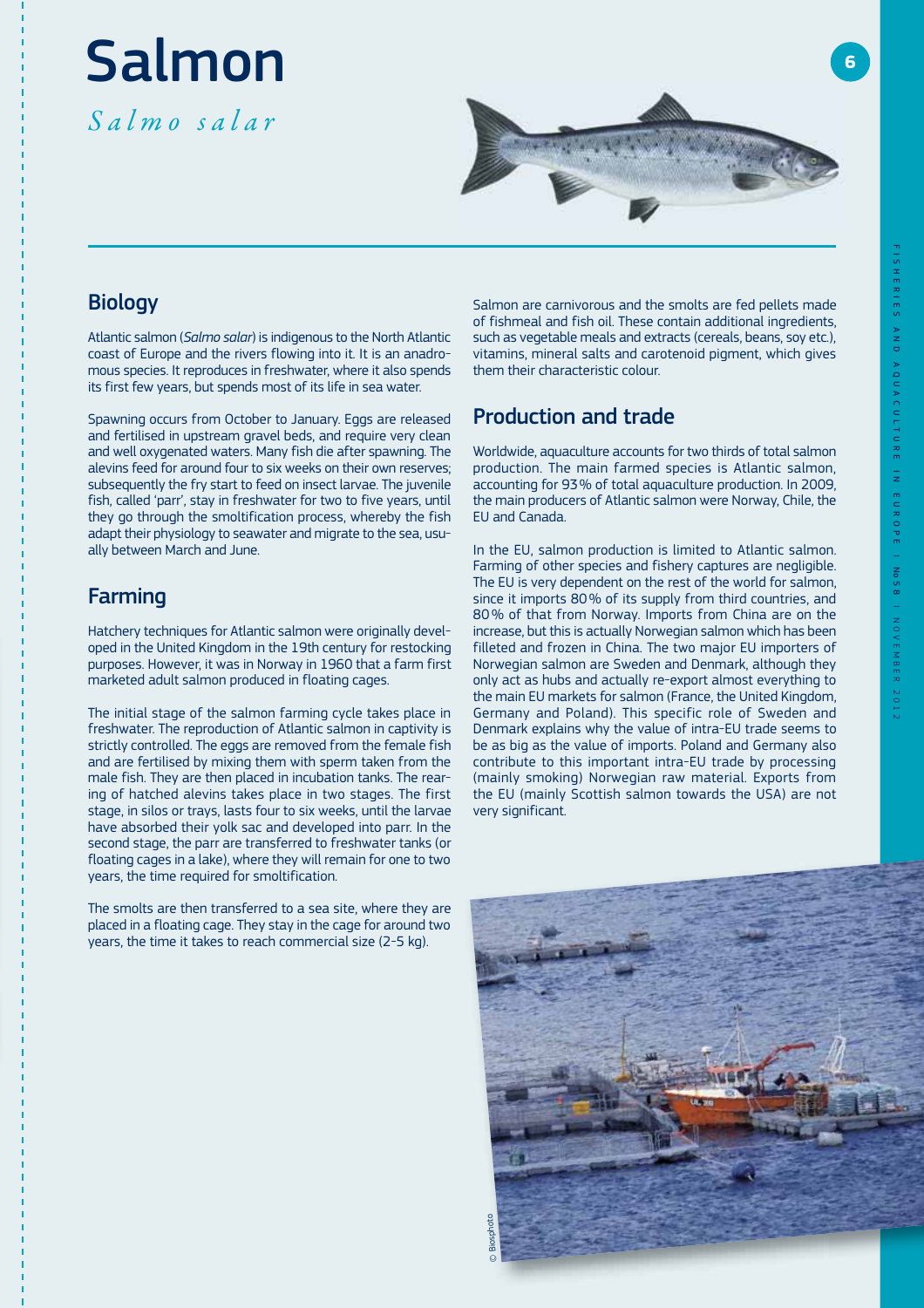### Presentation on the market

Salmon is a highly versatile fish, as reflected in the number and variety of salmon-based products on the shelves all over the EU. There is a high proportion of fresh sales, which fishmongers present as fillets or cutlets and supermarkets in prepackaged format. Smoked salmon is a popular delicacy that is generally presented vacuum-packed and pre-sliced.

### Nutritional value per 100 g

(average for UK and Norwegian farmed salmon)

| Calories: 198 kcal |  |
|--------------------|--|
| Protein: 20 q      |  |
| Selenium: 12 µq    |  |
| Vitamin D: 5.7 µg  |  |
| <b>EPA: 612 mg</b> |  |
| DHA: 869 mg        |  |

### EU salmon supply and trade\* (2009) (MEUR)



\* from fishery and aquaculture. Source: Eurostat.

EU salmon aquaculture

production (2009)



# Salmon waterzooi

# Ingredients (serves 4)

- · 4 salmon steaks
- $\cdot$  150 g carrots
- $\cdot$  100 g celery stalks
- body below, stated<br>50 g leeks, white parts only<br>50 g roux
- 50 g roux<br>(25 g button and pepper both salt and pepper
- (25 g butter and 25 g flour)

### **Method**

- 
- 1. Finely slice the carrots, celery and leeks into evenly-sized batons. 'Sweat' the vegetables in a pan with a little butter for around 3 minutes. 2. Add just enough water to cover the vegetables, season and similar for around 3 minimer of an ough water to cover the vegetables, season and simmer vegetables, season and simmer vegetables aside. for around 12 minutes. Strain the juices through a sieve and set the

 $\cdot$  150 ml cream · 2 egg yolks

• Butter<br>• Salt and pepper

- 3. Grease a deep baking dish with butter and place the seasoned salmon<br>steaks in the dish.<br>4. Add water to the seasoned salmon
- 4. Add water to the cooking juices from the boiling vegetables to make<br>1 litre, then pour the juices over the salmon. Bake in a pre-heated<br>oven at 175 °C for 15 minutes 1 litre, then part cooking juices from the boiling vegetables to ma<br>oven at 175 °C for 15 minutes.<br>Bemove the stated Bolling and the salmon. Bake in a pre-heated
- 
- 
- 5. Remove the salmon steaks and keep warm.<br>6. Strain off the cooking juices and blend with.<br>Simmer for 5-6 minutes. 6. Strain off the cooking juices and keep warm.<br>Simmer for 5-6 minutes.<br>The roux. In the roux.
- 7. Blend the eggs with the cream and stir into the sauce.<br>Add the cooked vegetable batons.<br>3. To senyo pla
- 8. To serve, place one salmon steak on a soup plate and cover with a generous helping of the sauce.

Recipe courtesy of chef Philippe Votquenne (Euro-Toques Belgium)

- over 100 000 tonnes
- from 10 000 to 20 000 tonnes
- less than 1 000 tonnes

Source: Eurostat.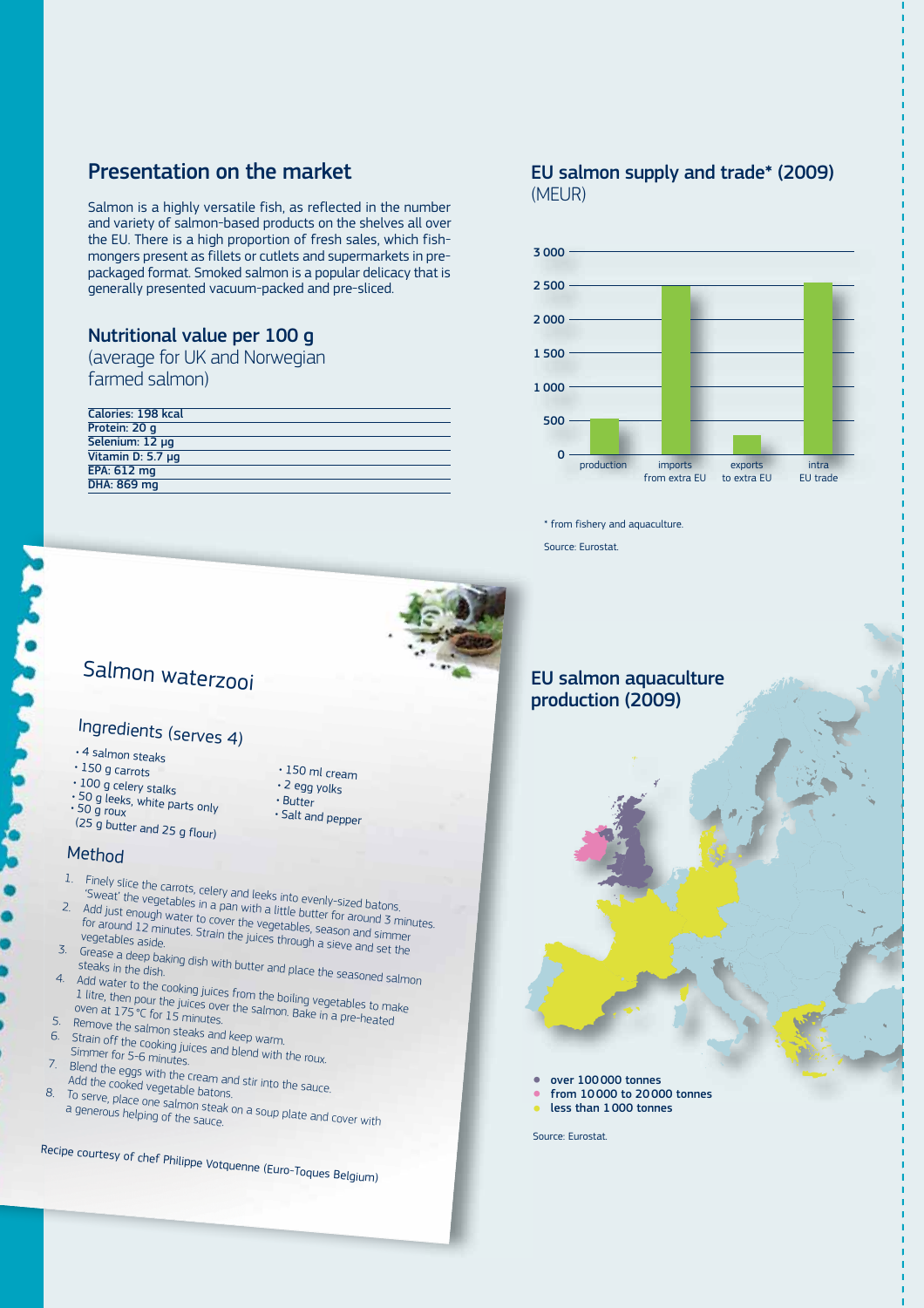# $\bigcirc$  DOSSIER

# Indian Ocean: better knowledge of tuna stocks

The European Commission has funded a large-scale scientific study on Indian Ocean tuna stocks, focused on the migratory habits of these species about which there are still relatively large knowledge gaps. The aim is also to improve knowledge of stocks vital to the European tuna fleet, so as to place their management on the best available scientific bases.

In international waters and in its own, the European Union wants to base stock management on the best scientific knowledge. This requires political will, financing and listening to expressions of scientific curiosity. Since the 1980s scientists in charge of advising the IOTC $(1)$  had wished to learn more about the behaviour of Indian Ocean tuna stocks. Where do they go? Where do they reproduce? Where are their nurseries? And so on.

They had to wait until the 2000s for their request to be answered. The European Union (EU) provided the main contribution to finance a large-scale tropical tuna tagging programme. Why the EU in the Indian Ocean? In 2009 (the latest vear for which figures are available), the Indian Ocean accounted for around one third of catches by the European tuna fleet, i.e. around 100000 tonnes. So it was only normal that the EU contribute to better knowledge of stocks so important for its operators.

The Regional Tuna Tagging Project in the Indian Ocean was therefore put in place. It is financed by the EU's European Development Fund, steered by the IOTC Scientific Committee and is under the responsibility of the Indian Ocean Commission (IOC) (2) which aroups the region's main tuna centres. It targets the three species fished most in the region: skipjack tuna (or listao), bigeye tuna (or patudo) and yellowfin tuna.

Some 200 000 specimens were tagged between 2002 and 2009. Tagging consists of stapling a label to the back of each tuna, a delicate operation that takes a lot of know-how because tunas are fragile and made vulnerable by the stress of capture. The principle is that fishermen who catch a tagged tuna send the tag to the promoter of the programme and detail the circumstances of the catch. Not all fishermen are cooperative, but the IOTC has nonetheless received 30 000 tags, a retrieval rate of 16%, which is appreciable.

This data retrieval has contributed to major scientific conclusions, helping experts refine their knowledge of these species' migratory patterns, spawning habits, natural mortality rate, and so on. In other words, they now know a good deal more about the dynamics of Indian Ocean tuna stocks. This will foster more accurate stock assessment and better anticipation of their development.



*Some 200 000 specimens were tagged as part of the Regional Tuna Tagging Project in the Indian Ocean.* 

Concretely, the recommendations of the IOTC Scientific Committee will have more solid hases and resulting management measures will be more in line with sustainable exploitation of stocks.

### A symposium

Scientists wanted to go further, though. They are determined to generalise studies like this one, essential for establishing responsible stock management. The European Commission has therefore taken the initiative to organise a scientific symposium to disseminate the findings of this study.

It will take place in late October, in Mauritius. It aims to share the study's findings with the scientific community concerned and to convince the other large fishing states in the region that it is indispensable to support this type of scientific endeavour so that fish stocks can continue to feed the peoples of the Indian Ocean for a long time to come.

(2) The IOC is an organisation for regional cooperation that groups the islands of the South-West Indian Ocean: Comoros, Madagascar, Mauritius, Seychelles and Reunion (France).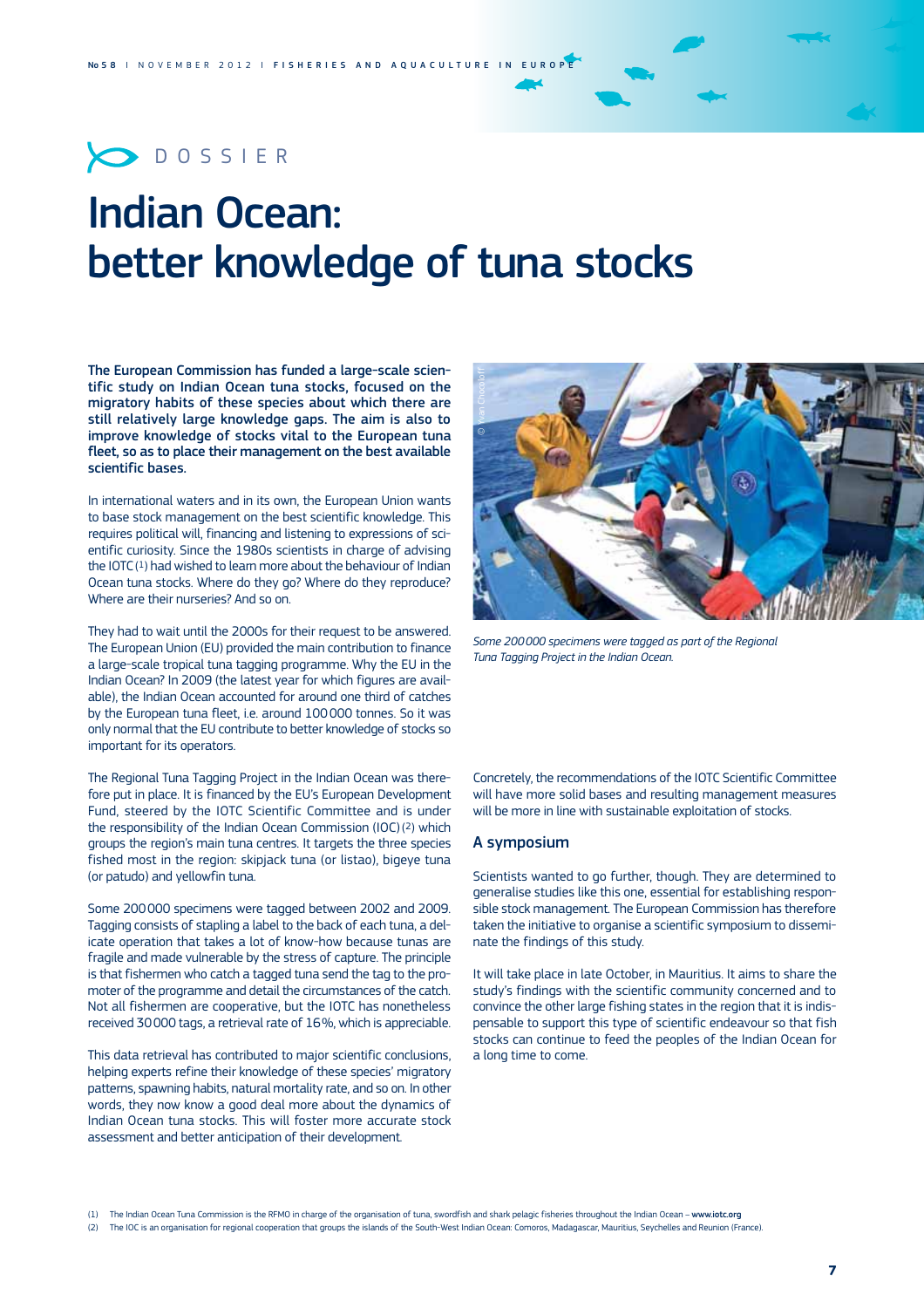# IN THE NEWS

# Reform is underway

Over a year ago, the European Commission presented proposals for reforming the common fisheries policy. These proposals are currently being debated in the European Parliament and the Council of the European Union. Progress at a glance.

The proposed reform was adopted by the College of Commissioners in two phases. The first, on 13 July 2011, consisted of a regulation on the CFP, a regulation on the Common Market Organisation (CMO) and two Communications on the reform of the CFP and its external dimension. The second phase came on 2 December 2011, with a regulation on the European Maritime and Fisheries Fund (EMFF). It was on these dates that the reform began its legislative journey under the co-decision procedure.

Co-decision means that, to become an enforceable regulation, the proposals must be approved by both the EU Council of Ministers for Fisheries and by the European Parliament. If necessary, these two institutions may amend the proposals. Council, Parliament and the Commission may also need to sit together to negotiate a compromise that suits them all. But things have not reached that stage yet. Before entering this final phase of negotiation, both the Council and Parliament must take a stance on the Commission's proposals. Naturally, it is no easy task to work out a position that suits a qualified majority of 27 Member States in the Council as well as a majority of the 754 members of the European Parliament. Many will have requests for amendments, additions or deletions.

### **Amendments**

In both the Council and Parliament there is a moderator responsi ble for identifying compromise solutions. In the Council, this role falls to the Presidency, which, since July 2011, has been held successively by Poland, Denmark and Cyprus. In Parliament, this role falls to the rapporteurs appointed for each of the Commission's proposals: Ulrike Rodust (S&D) for the 'basic' CFP regulation, Nikolaos Salavrakos (EFD) for the Overarching Communication on the CFP Reform, Struan Stevenson (ECR) for the CMO regulation, Isabella Lövin (ALDE) for the external dimension, and Alain Cadec (EPP) for the EMFF regulation. This is the state of play for now.

The EP has already adopted the report of Mr Salavrakos at its plenary session in September 2012, which notably supports a gradual elimination of discards and argues that 'the elimination of discards should be accompanied by technical measures to reduce or eliminate unwanted by-catch'. At the same plenary session, the EP also adopted Mr Stevenson's report on the CMO regulation, which also refers to 'the landing of all incidental catches and by-catches' (i.e. a discard ban) as one of the objectives of the CFP reform.

The EP's Fisheries Committee gave overwhelming support to Mrs Lövin's report on the external dimension of the CFP, agreeing with the Commission that fisheries agreements should be made more sustainable. In particular, the report calls on Regional Fisheries Management Organisations to 'develop sustainable management systems, aiming to keep stocks above MSY'.

MEP Ulrike Rodust has presented a report which overall supports but at the same time proposes some changes to the Commission's proposal on the Basic CFP regulation. Members of several European Parliament committees have tabled amendments to this report, 2 300 in all. The rapporteur is now reviewing these amendments and proposing compromises. The Fisheries Committee will then review and discuss the report in order to have it accepted by a majority of its members. The revised report by Ms Rodust is then to be put to the vote by the EP plenary; this vote is scheduled for the session in January. The vote on the EMFF regulation is also planned for January 2013.

In the Council, a general approach was reached during the Danish Presidency last June. This document is not a formal stage of the codecision procedure. However, it can be considered the Council's preliminary position for negotiations with Parliament.

One of the toughest topics for discussion between Member States is the discards ban. The principle of this ban is no longer up for debate, but there are differences of opinion on how it should be implemented. A gradual introduction between 2014 and 2020 is taking shape. Some stumbling blocks remain, particularly regarding the specific characteristics of certain fisheries, how to enhance the value of by-catches landed and how to develop combined quotas for mixed fisheries. For the management of all stocks above maximum sustainable yield, the Council accepted the deadline of 2015 in its preliminary position, but added the possibility of phasing in the transition until 2020.

The principle of regionalising fisheries governance appears to have been agreed by the Council. Member States would cooperate with each other (primarily based on multi-annual plans) to decide on implementation measures. They would then communicate their decisions in the form of recommendations to the Commission, which would oversee their transposition into regulations. If, failing an agreement, there is no recommendation, the 'normal' procedure would run its course. On transferable fishing concessions, the Council supports application on a voluntary basis. A number of Member States are opposed to this, while others support it, at least for some of their fisheries. But no alternative has been proposed for adjusting fleet capacity.

The picture is not yet complete: discussions have also focused on other matters like labelling and the external dimension, and will soon address the EMFF. At this time, it is difficult to foresee specific dates for final adoption of the reform package. Discussions are likely to continue well into 2013.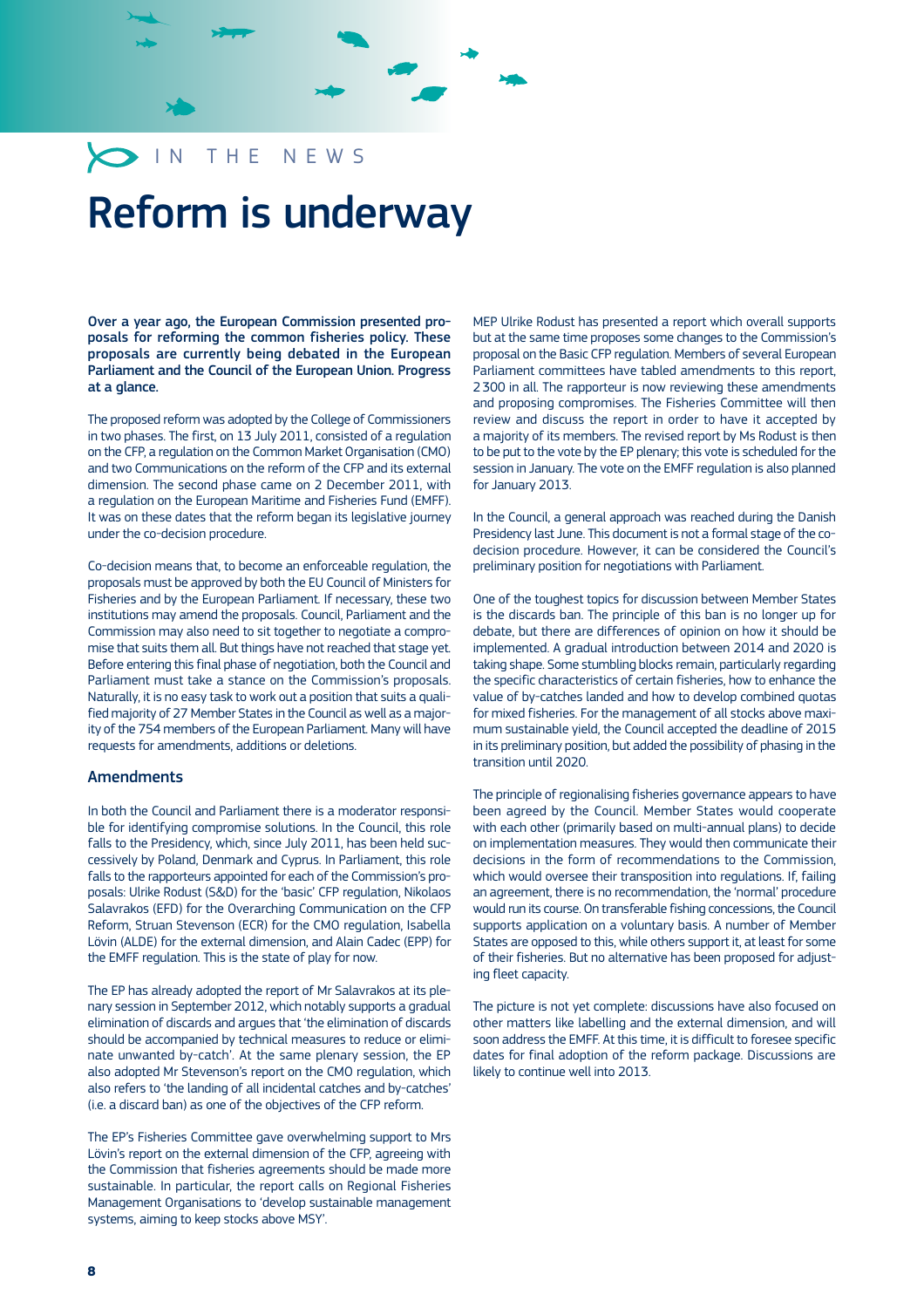## O IN THE NEWS

# Rio+20: a major step forward

Twenty years after the first 'Earth Summit', the Rio+20 Conference was convened with the aim of renewing political commitment for sustainable development. Fisheries and the marine environment occupied a considerable share of these debates, with significant progress being achieved in certain areas, in particular the protection of marine biological diversity in areas beyond national jurisdiction.

The United Nations Conference on Sustainable Development took place in Rio de Janeiro, Brazil, from 20 to 22 June this year, as a culmination of several months of negotiations between 191 States together with the input of civil society. This conference is generally known by the more informal name of 'Rio+20', in reference to the first international conference focusing on sustainable development, held in the Brazilian metropolis 20 years ago  $(1)$ . Sustainable development means meeting 'the needs of the present without compromising the ability of future generations to meet their own needs (2)' by balancing economic, social and environmental concerns.

In the maritime domain, the biggest accomplishment of Rio+20 is having placed a highly sensitive and contentious issue on the United Nations' future agenda: how to ensure the conservation and sustainable use of marine biodiversity outside national jurisdictions (3). What does this mean? Quite simply, it means establishing specific international rules for the protection and exploitation of biological resources in the high seas and deep sea bed to develop the general obligation to protect the marine environment contained in the United Nations Convention on the Law of the Sea (UNCLOS).

In practical terms, at Rio, States decided that they would take a decision at the United Nations General Assembly on the development of a new UNCLOS implementing agreement on this issue, before the end of its sixty-ninth session, in other words in the course of 2014. This commitment was obtained at the last minute, thanks to the determination of the European Union and several other countries, in particular Brazil, and some other members of the G77(4). In a few years this commitment should lead to a new international treaty.

Two spheres of action are concerned by this issue. The first concerns the creation of protected marine areas. In 2002, the participants in the World Summit on Sustainable Development in Johannesburg committed to establishing a coherent network of protected areas in the oceans. Coastal States have the legal means to create such areas in their waters. However, due to a lack of legal and institutional basis, it is currently not possible to create marine protected areas that are universally applicable and enforceable outside these waters. Currently, in fact, this can only be done on a sectoral basis (for example in relation to fishing)



*Fisheries and the marine environment featured strongly in the Rio+20 debates.*

and only applies to the parties to the organisation establishing this measure. Thus, for example, even if a particular area is protected from fishing, underwater mining can still take place. The European Union believes it is time to close this loophole.

The second sphere of action concerns marine genetic resources. The Convention on the Law of the Sea, drafted in the late 1970s and early 1980s when research in this area was still in its infancy, does not consider such resources. The general opinion at that time was that below a certain depth, the sea bed was barren. However, since that time, we continue to learn more about the particular organisms inhabiting the deep sea such as 'extremeophile' marine organisms which are able to survive in the most hostile environments at great pressures and temperatures and which are of interest to genetic research and certain industries. The European Union and many other countries believe it is time to regulate access to and the sharing of the benefits that can be obtained from the exploitation of these resources.

### Fisheries: continued progress

The Conference reiterated the need to advance further on issues such as restoring fish stocks to levels that can produce maximum sustainable yield through the development and implementation of science based management plans, the fight against illegal, unregulated and unreported fishing.

#### For more detailed information:

www.uncsd2012.org

- (2) United Nations. 1987. 'Report of the World Commission on Environment and Development.'
- (3) Paragraph 162 of the outcome document see www.uncsd2012.org

(4) The group of developing countries.

<sup>(1)</sup> United Nations Conference on Environment and Development, 3-14 June 1992.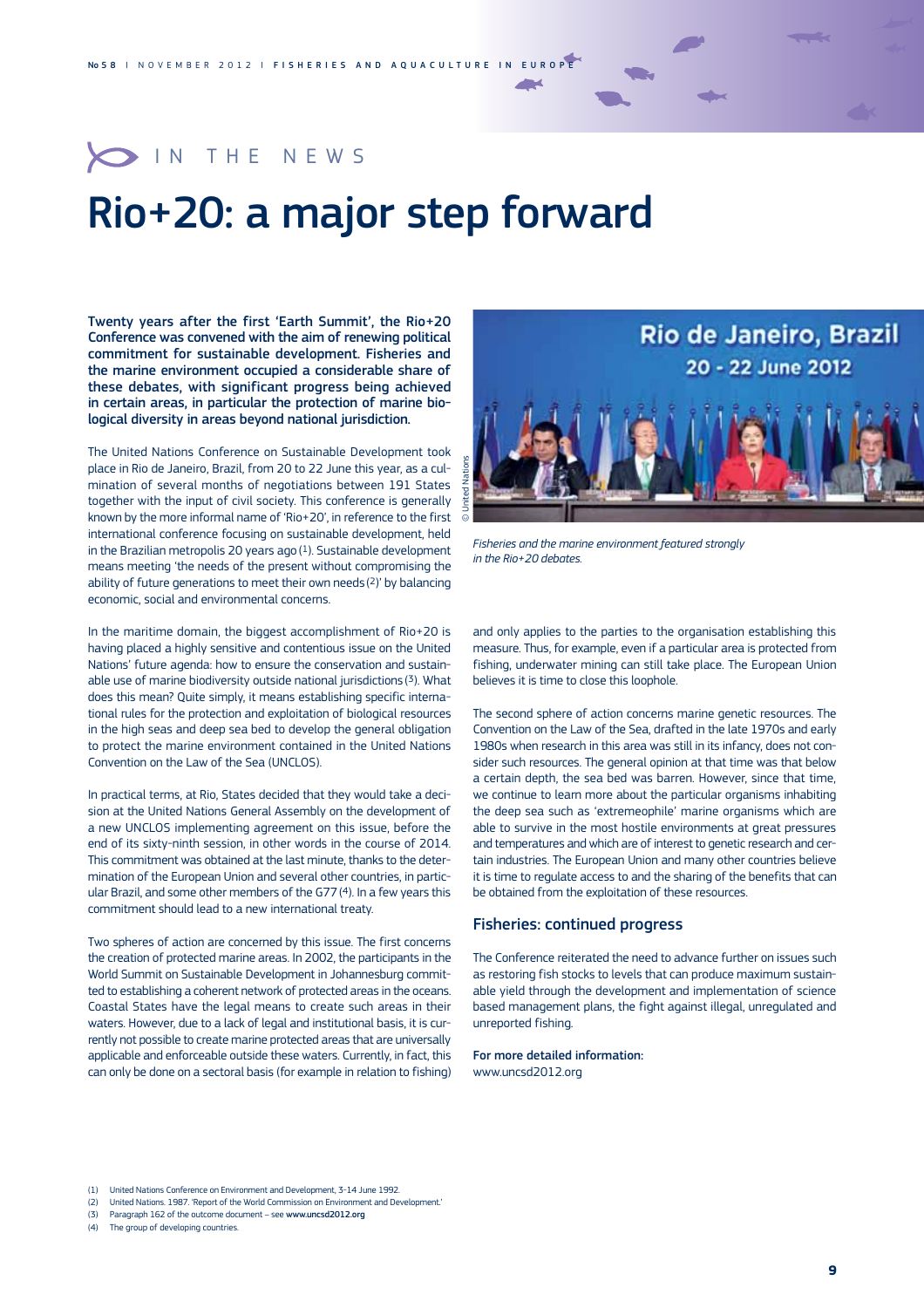## **OUT AND ABOUT**

# Limassol: at a crossroads

Limassol is changing. The old and new ports are being refurbished to meet the needs of an unprecedented rise in tourism and a likely increase in maritime activities. Coinciding with the Cyprus Presidency of the European Union, the centralised port authority is pursuing an ambitious goal: to reinvent the island as the maritime traffic hub of the eastern Mediterranean.

Less than ten years ago, the area around the old port seemed to turn its back on the stretch of international hotels, bars and restaurants of the tourist area that runs towards the eastern part of the city. Around the fishing harbour and against a backdrop of noise from traffic, the old port offered only local shops selling everyday necessities, one or two fishmongers, cafes where fishermen and locals would gather and a few fish restaurants. Tourism hardly seemed the main focus of the city's historic centre and its old Frankish castle was all but forgotten.

Today, the old town is becoming Limassol's main tourist attraction. It has been turned into a pedestrian area, houses have been renovated and numerous restaurants and bars have opened up around the restored castle. Visitors are flocking to the area. And that's not the end of it. The old port has become a construction site. It's going to be completely transformed. It will still be used mainly for traditional fishing, but will also have a marina and will be at the heart of a major real estate project, as recently announced in Cyprus Airways' inflight magazine. The harbour will be surrounded by a resort district comprising holiday homes, shops and restaurants.

This transformation is just the beginning of a major development of all the island's ports. In Cyprus, no port can really be looked at in isolation. All are managed centrally and in tandem by Cyprus Port Authority (CPA).

### **Flexibility**

To fully understand how Cyprus is evolving, we must understand its political past. Following the events of 1973, the island's main port, Famagusta, ended up north of the dividing line, beyond the control of the Nicosia government. Due to the country's insularity, the Cypriot government had to recreate port infrastructure quickly. To do so, it requested funding from the World Bank, which asked it to transfer management of this aid and port development to a flexible, autonomous and professional body. This was how the CPA was created.

The agency is governed by a board whose members are appointed or reappointed every three years by the government. They are

generally chosen from among heads of maritime businesses: ship-owners, specialist legal experts, financiers, etc. The CPA manages the island's three main commercial ports – Limassol, Larnaka and Vassilikos - as well as smaller fishing ports - the old port of Limassol, Paphos and Latchi.

Due to the (already) semi-private nature of the port authority, Cypriot ports have not followed the general European trend towards privatisation. This is no 'landlord model', where the port authority grants management of the docks to specialist companies under long leases. Successive governments have so far opted to leave all aspects of port activity in the hands of the CPA.

### Under construction

**Note** 

To fully understand the new port developments in Cyprus, you must look beyond the centre of Limassol, to the 'new' port. This is where it all started in 1974, when it was decided that Limassol should be an international port. If you look towards the huge grain silo that towers above stacks of multicolour containers, you can still see how the port would have looked originally, created almost as an entirely separate entity from the city itself, bordering the British military zone.

But looking the other way, it is the construction sites that really stand out here. Outside the port, new quarters are springing up – offices, brand new warehouses. The approach road has become a charcoal-grey, uniform, flat ribbon. In the port, new reinforced concrete buildings are emerging. One thing is clear: this port is expanding fast.

Limassol is Cyprus's major port. Of the  $345614$  TEUs $(1)$ , 303 135 passengers and 5388204 tonnes of bulk cargo landed in Cyprus in 2011, Limassol received 99%, 85% and 67% respectively. The CPA is pursuing its aim of building on this leading position through major investments.

*'Limassol will broaden its base in order to develop transhipment*  activities and to meet local needs better', says Yiannakis Kokkinos, managing director of the CPA, 'and most likely the local needs of *a reunified Cyprus – since Famagusta has now become a very small port, by current standards. Last year, the seabed was dredged to a depth of 16 m and we have now begun extension works. Limassol is currently a multipurpose port. Our goal in the next two years is to separate activities so that we have a main area devoted to commercial activities and another for passengers. The budget for these improvements is 90 million euro, which is quite large by Cypriot standards. Half is funded by support from the European Union, the Cohesion Fund and Trans-European Networks.'*

(1) Twenty-foot equivalent unit – the unit of measurement of containers.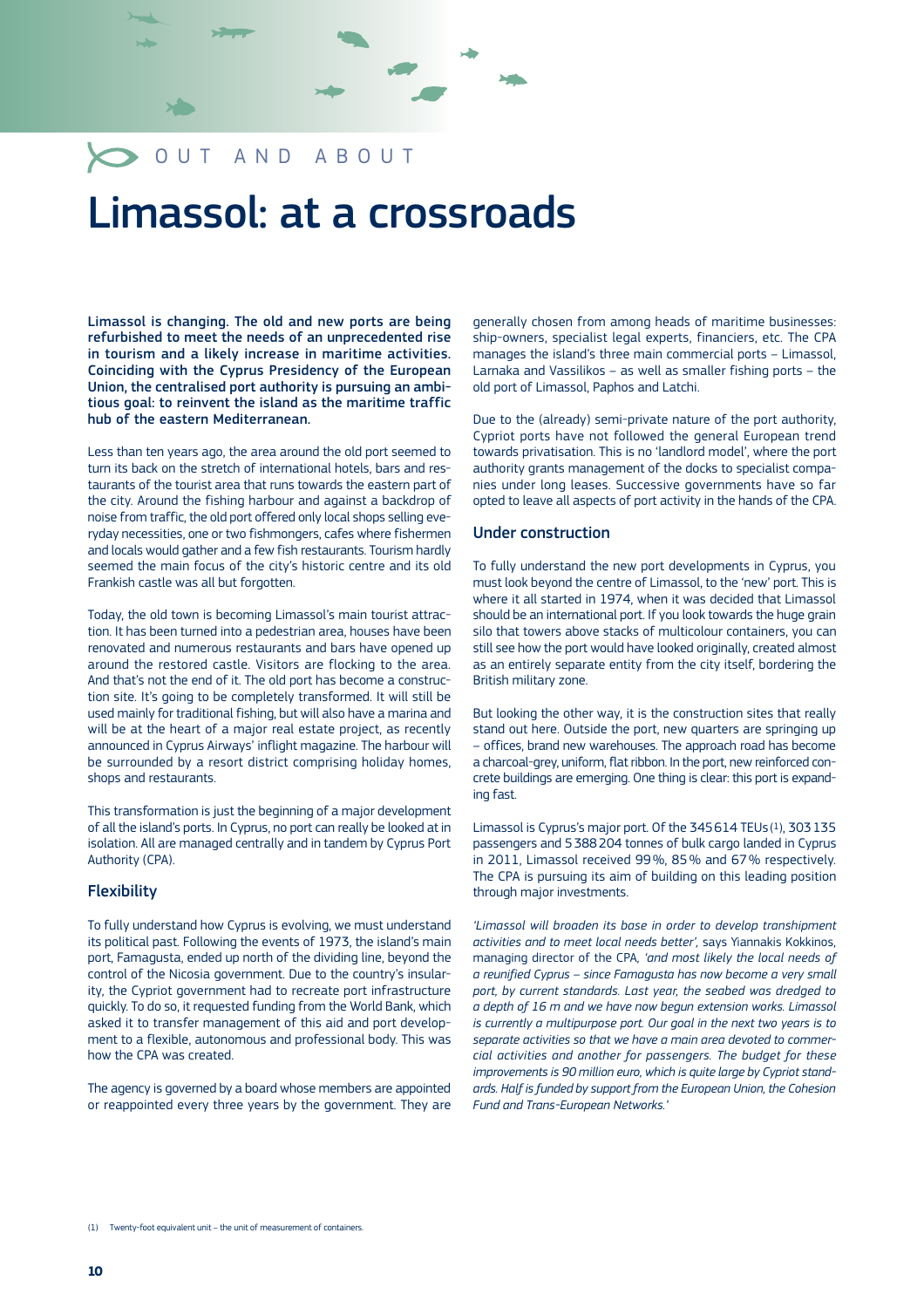

*Cyprus aims to regain its place as a hub of maritime traffic in the eastern Mediterranean and is investing ambitiously in its port development.*

The construction work that can be seen when you enter the harbour is the passenger terminal. With the growth of cruise tourism, Cyprus has become an important stopover, not only as a tourist attraction in its own right, but also due to its ideal position between the Greek islands, the Middle East and Egypt. The passenger port will measure 7 000 m2 and will offer the full range of cruise ship reception and transfer infrastructure.

The next phase of the works will focus on the other part of the port. The docks will be extended by 500 m to create a linear quay of almost 1000 m within two years, offering all the facilities required of an efficient container port. In the same vein, the stacking area will be expanded and new ancillary equipment will be purchased, including a new tug suitable for larger boats, which the port will be able to accommodate upon completion of the works.

### Eastern Mediterranean hub

This new capacity exceeds Cyprus's domestic needs, but the CPA's ambitions look beyond national boundaries. It wants to see the port regain its place as the 'hub' of the eastern Mediterranean.

*'We are in a strategic position', savs Yiannakis Kokkinos, 'As a European' country on the European Union's eastern border, we are the treshold to Europe. Cyprus is also very well served by ancillary facilities such as banks, insurance, shipping companies, off-shore activities and* 

*the like. These are all key ingredients for developing port activities. But there is still one obstacle: the embargo Turkey imposed on Cypriot vessels in 1987 and extended to Cypriot ports in 1997. No ship sailing directly from a port in Cyprus can make a stopover in a Turkish port. If you were a ship-owner and if shipping your cargo via Cyprus deprived you of a market of 80 million people, what would you do? You would take your business elsewhere. This is what major shipping lines did after 1997. All we can hope for is a political solution. We're optimistic about the future, which is why we're investing in developing our ports.'* 

This development encompasses the two other ports on the southern coast of Cyprus. In the next 10 years, Larnaka will become a marina and passenger port, a real maritime tourism hub in the region, through a commercial and real estate project. A consortium of European interests consisting of major cruise operators, builders and transport firms won the concession for a 35-year period, the first in Cyprus. Meanwhile, Vassilikos has become an important energy centre, following the recent discovery of large deposits of natural gas off the island: it will become the centre for the collection, liquefaction and export of this resource.

Cyprus was once an important maritime centre. By stimulating development of its ports, the island is hoping for a return to its glory days, on the doorstep of a rapidly changing Middle East, and for normalised relations with its closest neighbours.